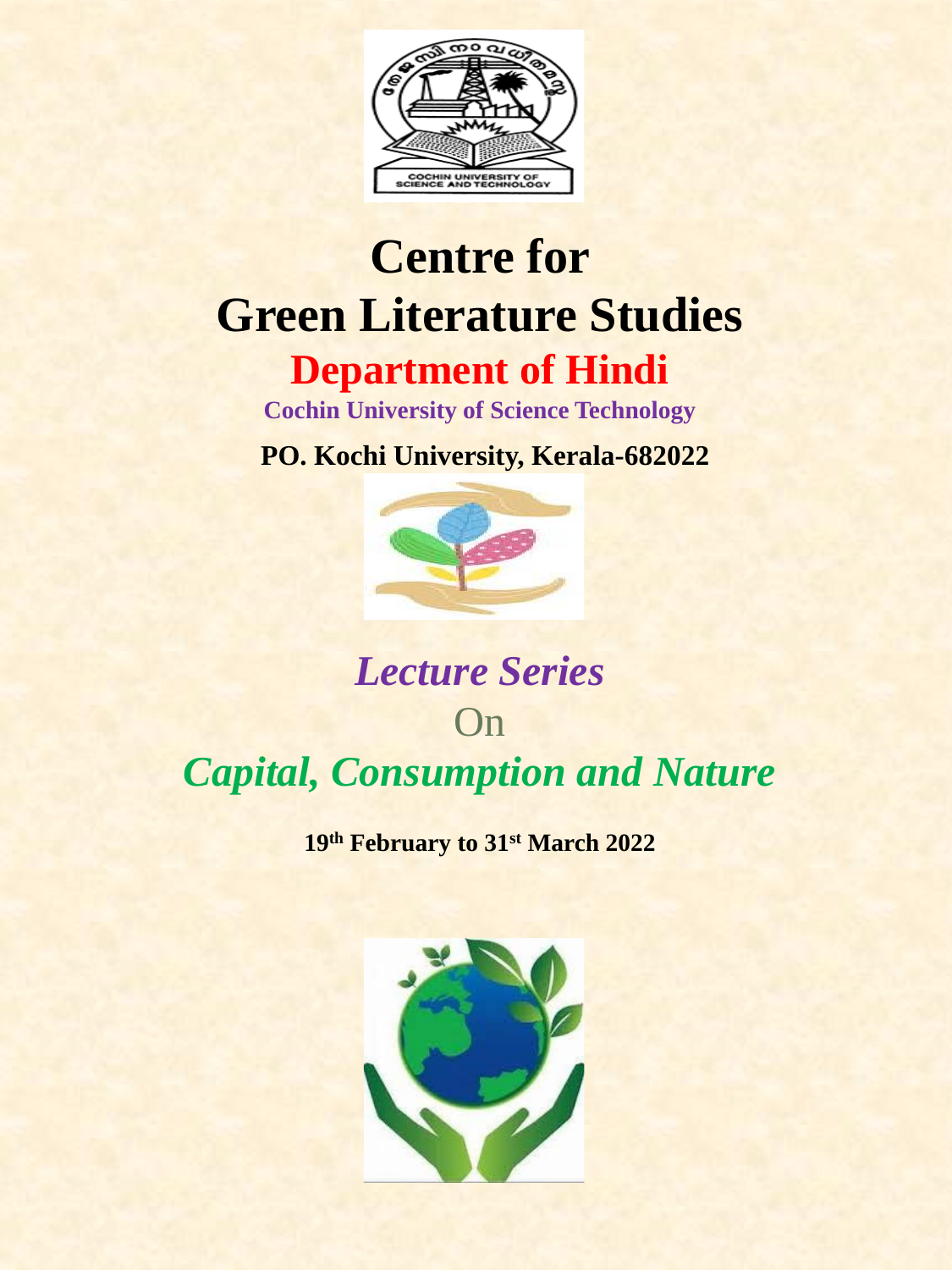

#### **Introducing the Centre for Green Literature Studies (CGLS)**

The Centre of Green Literature instituted at the Department of Hindi concentrates on Green Literature/Eco Literature of Indian and foreign languages and will make in-depth study on the various literary, philosophical aspects of the Green Literature. The particular Centre has its own relevance in the present scenario, because it aims to address major concerns of environment and it will expound the new relationship with nature. This Centre will also generate new vision among the pupils of literature and instil new world views in the minds of common man through outreach programs.

The Centre will be useful in creating enlightenment in the society regarding the degeneration of the nature and also it will prompt to establish the umbilical relation with nature. In addition to this Centre for Green Literature Studies will open up the various other aspects of the topic and gear the new academic discussions and disclose the socio-cultural relations of the society. This centre will disseminates new literary imaginative insights and reframe the society in a positive manner.

#### **Activities of the Centre**

- Boost research oriented works on Green Literature.
- ✓ Inter-Multi disciplinary academic pursuit to understand Green Literature
- ✓ Organize Seminars, workshops, Lecture-series, symposium, documentaries, discussions, debate, book reviews, etc. on Green Literature.
- $\checkmark$  Publish articles, project reports, research papers, Seminar proceedings, translation of Green Literature etc.
- ✓ Conduct Green Courses, develop Green Library, initiate Green Debate, Green Exhibitions, Green fest, develop Green Culture etc.
- $\checkmark$  Collaborative academic endeavours with Govt. funding agencies.

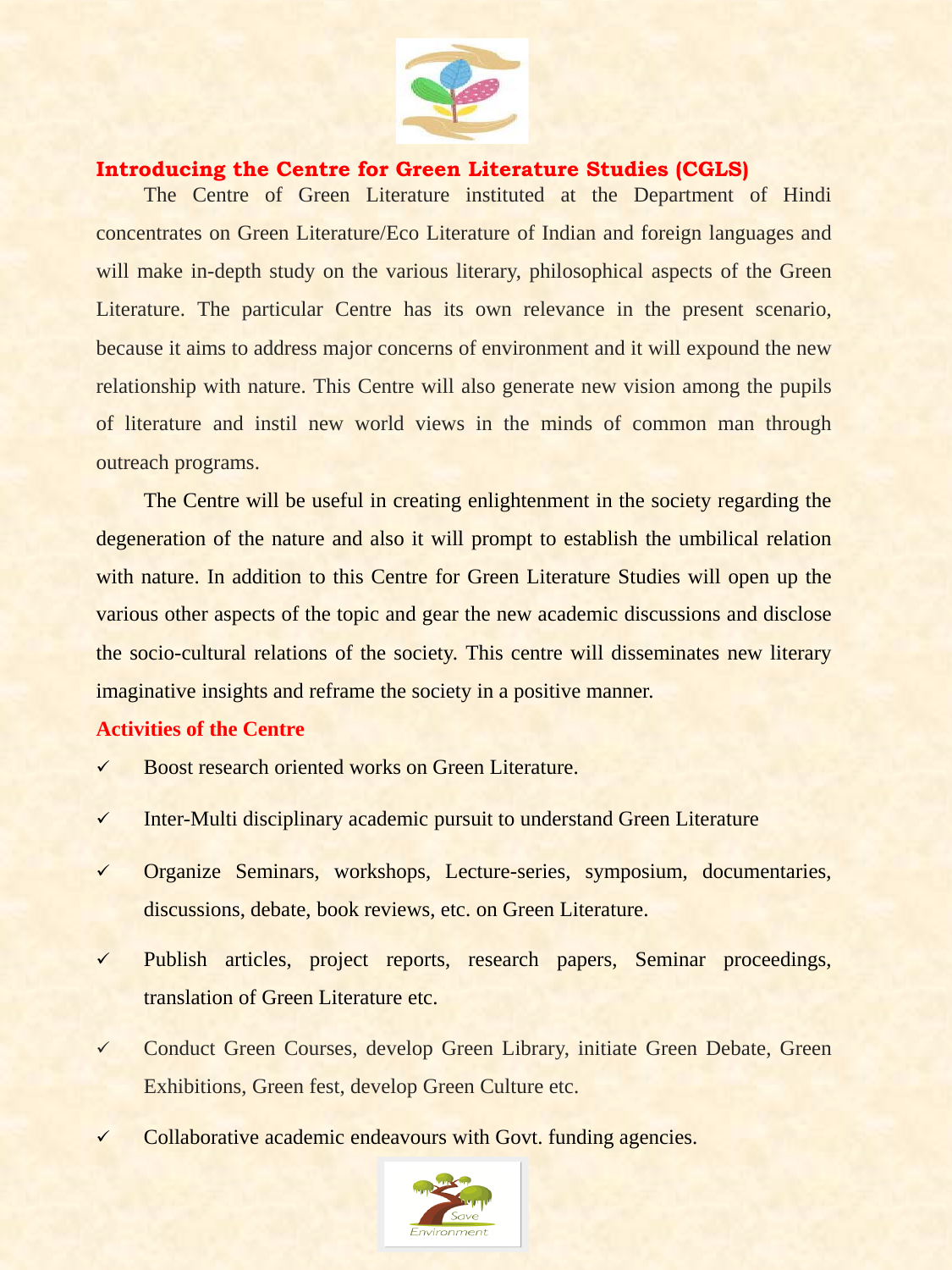

#### **Patron General**

Prof. (Dr.) K.N. Madhusoodanan, Hon. Vice Chancellor & Chairman of Advisory Committee, CUSAT

#### **Chief Patron**

Prof. (Dr.) P. G. Sankaran, Pro-Vice Chancellor, CUSAT

#### **Patron**

Prof. **(**Dr). Ajitha K., Head of the Department of Hindi, CUSAT.

#### **Advisory & Executive members of the Centre for Green Literature Studies**

Dr. R. Sasidharan Member, Syndicate, CUSAT Dr. Sivanandan Achari (Professor, Department of Environmental Studies, CUSAT.) Dr. Shanti Nair (Professor & Dean, Department of Hindi, SSUS, Kalady Dr. Pramod Kovvaprath (Professor, Department of Hindi, University of Calicut. Dr. V. P. Marcose., Professor, Department of Malayalam, UC College, Aluva. Dr. P. K. Baby, Assistant Professor, Department of Youth Welfare, CUSAT Dr. Praneetha P., Associate Professor, Department of Hindi, CUSAT. Dr. Aneesh K. N., Assistant Professor, Department of Hindi, CUSAT Dr. Girish Kumar K. K., Assistant Professor, Department of Hindi, CUSAT Dr. Sheena M. A. ,Assistant Professor, Department of Hindi, CUSAT

#### **Centre Coordinator**

Dr. Prabhakaran Hebbar Illath, Associate Professor of Hindi, CUSAT

#### **Vision of CUSAT**

The University aims to become an Institution of Global Standard by continuously improving its quality of academic activities, taking up research and innovation in the frontier areas and by ensuring conducive state-of-the- art infrastructural facilities.

#### **Mission of CUSAT**

CUSAT will continuously strive to generate a human resource of global competence by imparting most modern knowledge and training to its student community and to take up Research and Development activities in the frontier areas so as to contribute positively to the progress of the society and the Nation.